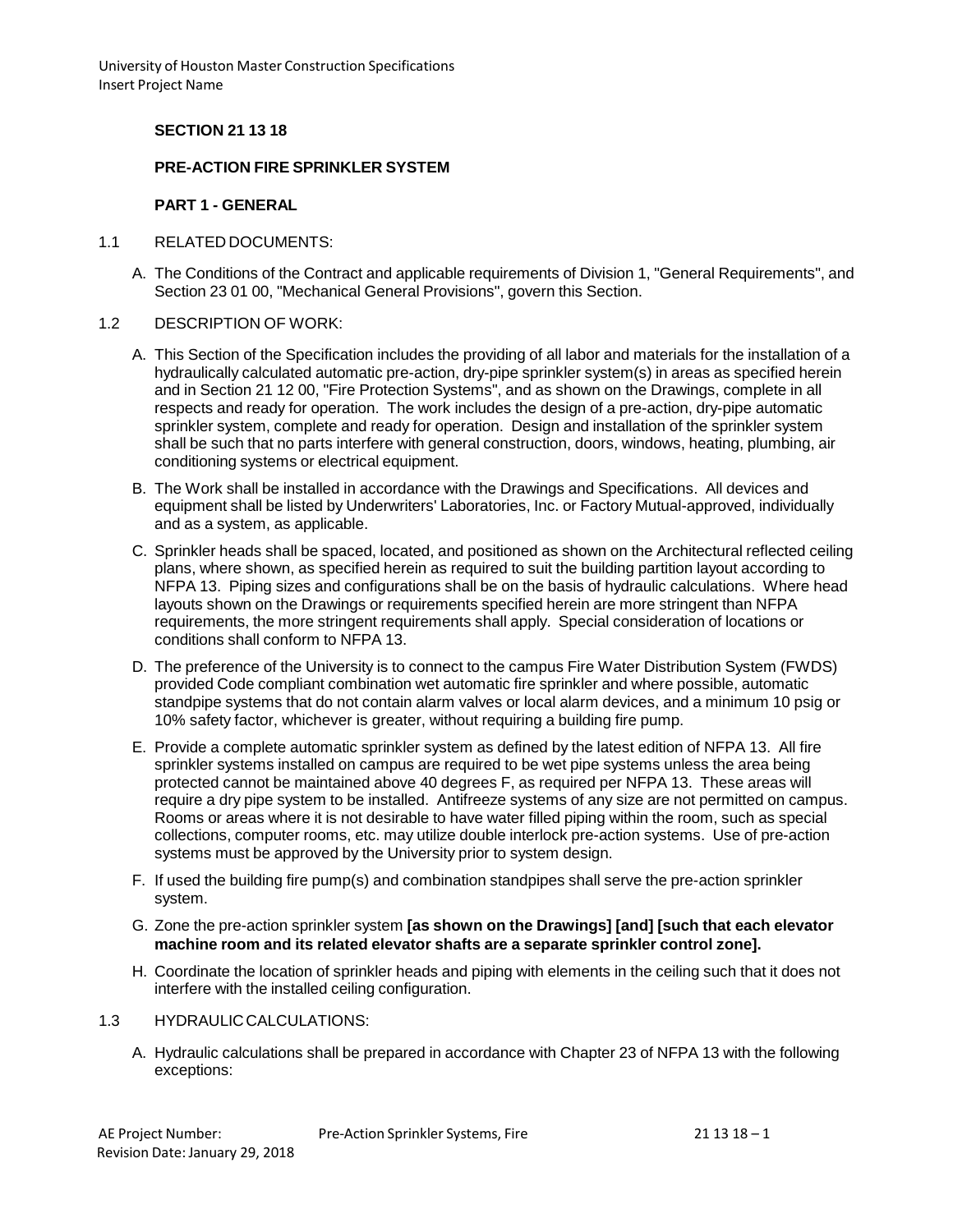- 1. Pipe friction losses may be calculated by using the nearest foot for all piping over one foot (1') in length. Horizontal lengths less than one foot (1') may be neglected. Vertical length less than one foot (1') shall be included for elevation purposes only.
- 2. Flows shall be calculated to the nearest whole gallon.
- 3. Velocity pressures may be neglected.
- 4. Velocities in underground piping shall not exceed 16' per second. Velocities in all other piping shall not exceed 20' per second. Velocities in standpipes must be calculated based on the combined sprinkler flow and hose flow.
- 5. Fire pumps shall supply only the sprinkler demand. Any point on the pump curve may be used to supply the water demand, provided that point is no more than 150% of rated capacity of the pump.
- 6. Total sprinkler system flow shall not exceed 110% of the required flow.
- 7. The sprinkler/standpipe risers accommodate both the sprinkler and standpipe hose stream flows. Each riser shall accommodate 250 gallons per minute flow for standpipe hose stream.
- 8. Hydraulic calculations shall be performed by a State of Texas Licensed Responsible Managing Employee (RME) in the direct employ of the Fire Protection Contractor.
- 9. Provide ten percent (10%) or 10 psig safety factor, whichever is greater, for all sprinkler system hydraulic calculations.
- 10. No flexible drop sprinkler heads will be allowed.

# 1.4 QUALITYASSURANCE:

- A. Contractor: The fire protection system shall be designed and installed by a fire protection contractor who is licensed by the State of Texas to perform fire protection work of the type specified for this project. The fire protection contractor shall have a minimum of 5 years of experience in the installation of fire protection work of the type specified for this project.
- B. Applicable Publications: The University, the International Building Code, National Fire Codes as published by the National Fire Protection Association (NFPA), State Fire Marshal, and the University of Houston Fire Marshal's requirements contain fire protection criteria and requirements for the design of all fire suppression systems. The publications listed below form a part of this Specification to the extent referenced. The publications are referred to in the text by basic designation only.
	- 1. National Fire Protection Association (NFPA):
	- a. NFPA 13 Standard for the Installation of Sprinkler Systems.
	- b. NFPA 14 Standard for the Installation of Standpipe and Hose Systems.
	- c. NFPA 20 Standard for the Installation of Pumps for Fire Protection.
	- d. NFPA 24 Standard for the Installation of Private Fire Service Mains and Their Appurtenances.
	- e. NFPA 70 National Electrical Code.
	- 2. Underwriters' Laboratories, Inc.:
		- a. Fire Protection Equipment Directory (Latest Edition).
	- 3. Factory Mutual Engineering Corporation (FM):
		- a. Approval Guild (Latest Edition).
	- 4. American National Standards Institute (ANSI):
		- a. Z53 Safety Color Code for Marking Physical Hazards.

AE Project Number: Revision Date: January 29, 2018 Pre-Action Sprinkler Systems, Fire 21 13 18 - 2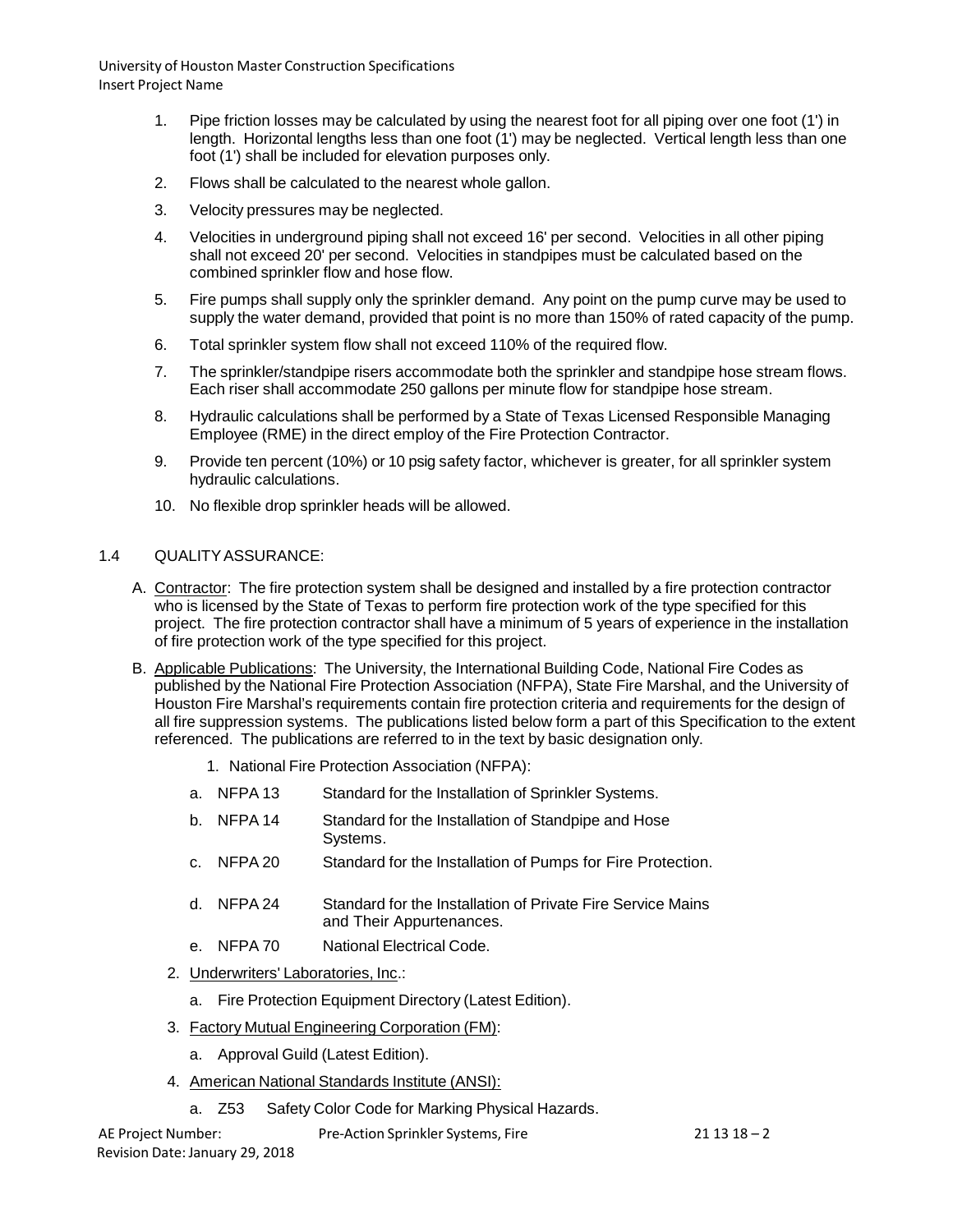- b. A 14 Safety Requirements for Fixed Ladders.
- 5. Materials shall be installed in accordance with NFPA 13. All valves, fittings, hose, sprinkler heads, and equipment shall be UL or FM-labeled. All necessary points of city connections shall be matched to city equipment.
	- 6. Acceptable Manufacturers: The model numbers listed in the Specifications establish a level of quality and material. The following manufacturers are acceptable subject to compliance with the requirements of these Specifications.
		- a. Sprinkler Equipment:
		- 1) Viking Corporation.
		- 2) Grinnell Fire Protection Systems Co., Inc.
		- 3) Automatic Sprinkler Corporation.
		- 4) Central Sprinkler Corporation.
		- 5) Firematic Sprinkler Devices, Inc.
		- 6) Reliable Automatic Sprinkler Co.

### 1.5 SUBMITTALS:

- A. The University of Houston Project Manager shall review and distribute all submittals for approval by the University insurer, the U of H Fire Marshal, the Owner's representative, and others as appropriate.
- B. Refer to provisions established in the Project Specifications and in related section of Division 01 General Requirements. All product data shall be submitted under provisions of Division 01.
- C. Shop drawing submittals shall include, but not be limited to:
	- 1. Cut sheets marked to clearly indicate all fire protection system materials and accessories to be used, including, but not limited to control panels, pipe and fittings, pipe hangers and supports, valves, sprinkler heads, specialties, waterflow switches, valve supervisory switches, and other required materials. This shall include cut sheets on all grooved piping system components [and all manufacturers'] which will be used on the project.
	- 2. Samples of sprinkler heads to be furnished.
	- 3. Preliminary submittal drawings showing all proposed sprinkler head locations for Architect/Engineer approval and including a layout and details sufficient to indicate the coordination of the location of sprinkler heads with the installed ceiling configuration shall be provided.
	- 4. The Contractor shall submit detailed and accurate shop drawings prepared in accordance with NFPA 13, NFPA 14 (if applicable), and NFPA 24 for approval of all equipment to be constructed and installed. Shop drawings shall identify all materials and list all equipment to be used. Shop drawings shall include ceiling grid or reflected ceiling layout and shall be coordinated with other trades prior to submittal. Final fire protection system shop drawings showing all piping sizes and elevations, sprinkler head types and hydraulic calculations. Piping shall be sized and elevation of mains shall be indicated. Drawings shall be approved by state and local authorities prior to being submitted. Drawings shall be in accordance with Sectionÿ1-9 of NFPA 13 and Section 1-4.3 of NFPA 20 shall be prepared and shall be submitted to the Engineer for approval prior to fabrication of piping. Hydraulic calculations shall be a part of this submittal. A fire pump characteristic curve for the building fire pump shall also be a part of this submittal.
	- 5. Hydraulic calculations for sprinkler systems shall comply with NFPA 13 and shall include comprehensive hydraulic data sheets. Provide a 10 psi or 10% safety factor, whichever is greater, for all sprinkler system hydraulic calculations.
	- 6. No work shall be performed until the University has approved the shop drawings, calculations, and data sheets. The Contractor is solely liable for any work performed prior to this approval.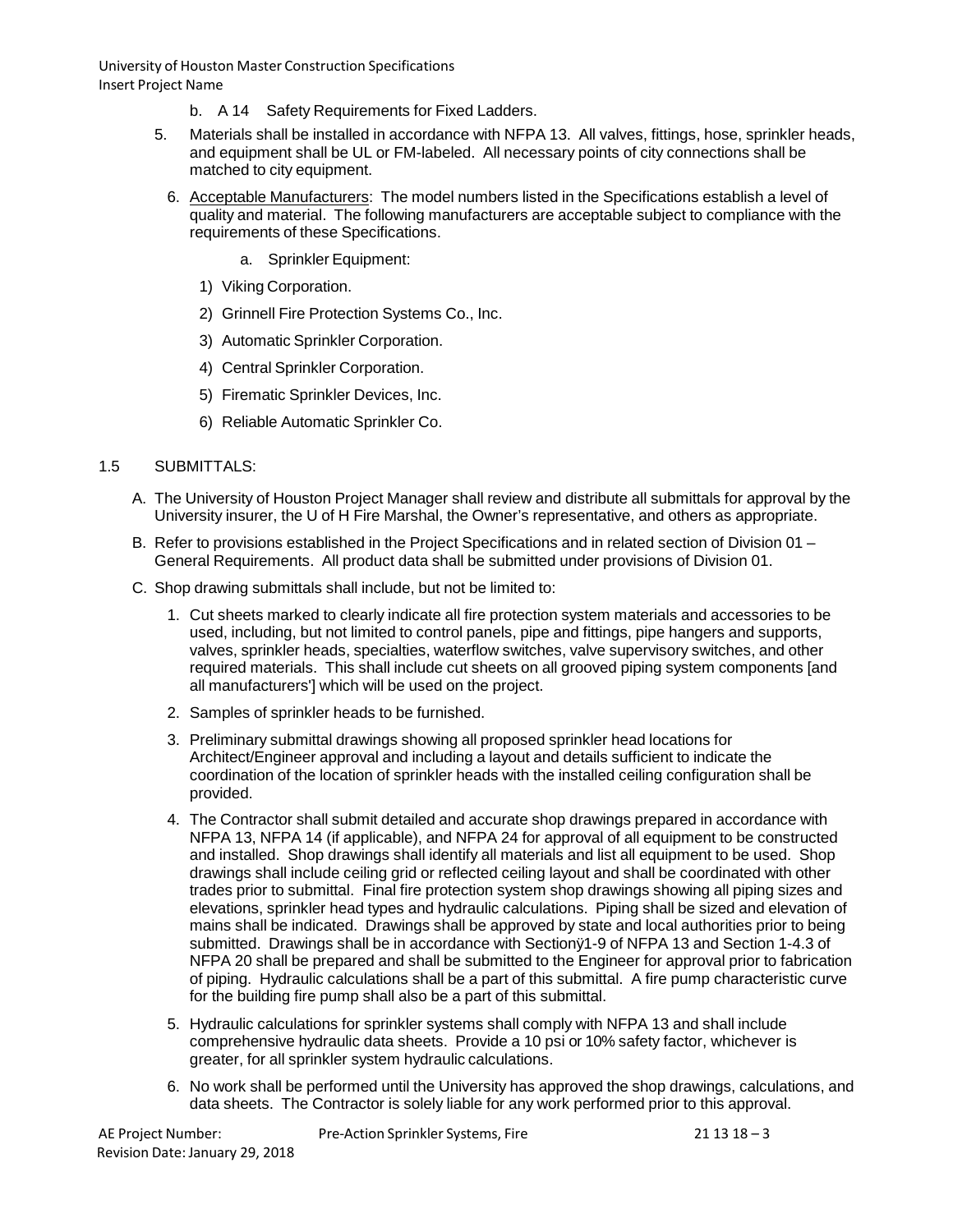- 7. The submittal shall include a statement from the sprinkler contractor certifying that the design meets the hydraulic design parameters stated in this Specification.
- 8. Additional items as specified in Section 23 01 00 and Section 21 12 00.

# 1.6 PRODUCT DELIVERY, STORAGE AND HANDLING:

- A. Deliver sprinkler system components in factory-fabricated water resistant packaging.
- B. Handle sprinkler system components carefully to avoid damage to components, enclosures, and finish.
- C. Store sprinkler system components in a clean, dry space and protect from weather.

### **PART 2 - PRODUCTS**

### 2.1 SYSTEM DESCRIPTION:

- A. The pre-action, dry-pipe sprinkler system shall be a fixed water type fire protection sprinkler system of the time delayed, recycling, pre-action type which automatically controls the water supply to fusible sprinkler heads for control of fire. **No flexible drop sprinkler heads will be allowed.**
- B. Sprinklers shall be listed or FM approved and shall not include O-rings seals. Any sprinkler that incurs damage, is painted, or is sprayed with any obstructive material during construction shall be replaced at no cost to the University. Installation of sprinklers shall be coordinated with other work, including duct and electric fixture installation, to prevent sprinkler obstructions.
- C. Sprinklers located less than eight feet above finished floor or that may be subject to mechanical damage shall be provided with guards listed for use with the model of sprinkler installed.
- D. The system shall sense a fire condition through a closed circuit electric heat detector system which turns the water supply on when heat is detected, turns the water supply off when heat is reduced below the detector operating temperature, and turns the water supply back on if the detector operating temperature is exceeded again. The sprinkler piping system in the protected area shall remain dry until a fire condition is sensed and shall be monitored with pressurized air. Should a leak occur in the piping system, an alarm shall sound, but water shall not enter the piping system until a fire condition is sensed.
- E. Where required by the project, sprinklers shall be centered in two directions in ceiling tiles. Pendent sprinklers required to be placed in the center of ceiling tiles, shall be supplied from a return bend that connects to an outlet at the top of the fire sprinkler branch line piping.
- F. Main electrical equipment rooms may have alternate protection such as a pre-action, dry sprinkler systems or chemical suppression system. Approval must be sought by appropriate department in cooperation with the UH Fire Marshal's Office.
- G. The sprinkler system shall be designed to meet the more stringent of the requirements of NFPA 13 or the following Industrial Risk Insurers (IRI) requirements:
	- 1. Storage rooms and mechanical equipment room shall be hydraulically calculated and designed to provide 0.18 gpm/sf over the hydraulically most remote 3000 square foot area (Ordinary Hazard Groupÿ3) or over the entire area, whichever is less. Sprinkler heads shall be rated at 165<sup>3</sup>F.
	- 2. Minimum design shall be hydraulically calculated and designed to provide 0.12 gpm/sf over the hydraulically most remote 3000 square foot area. Sprinkler heads shall be rated at 165<sup>3</sup>F].
- H. All sprinkler heads in general shall be in a straight line, parallel to the lines of the building and shall be located in the **[approximate] [exact (double swing connection)]** center of ceiling tiles. The Contractor shall submit Sprinkler Head locations to the Architect and Engineer for location and type approval prior to completing the sprinkler system design, unless otherwise instructed, in writing, by the Architect.
- I. Sprinkler heads in rooms with electrical equipment shall be located as far as code requirements allow from electrical equipment.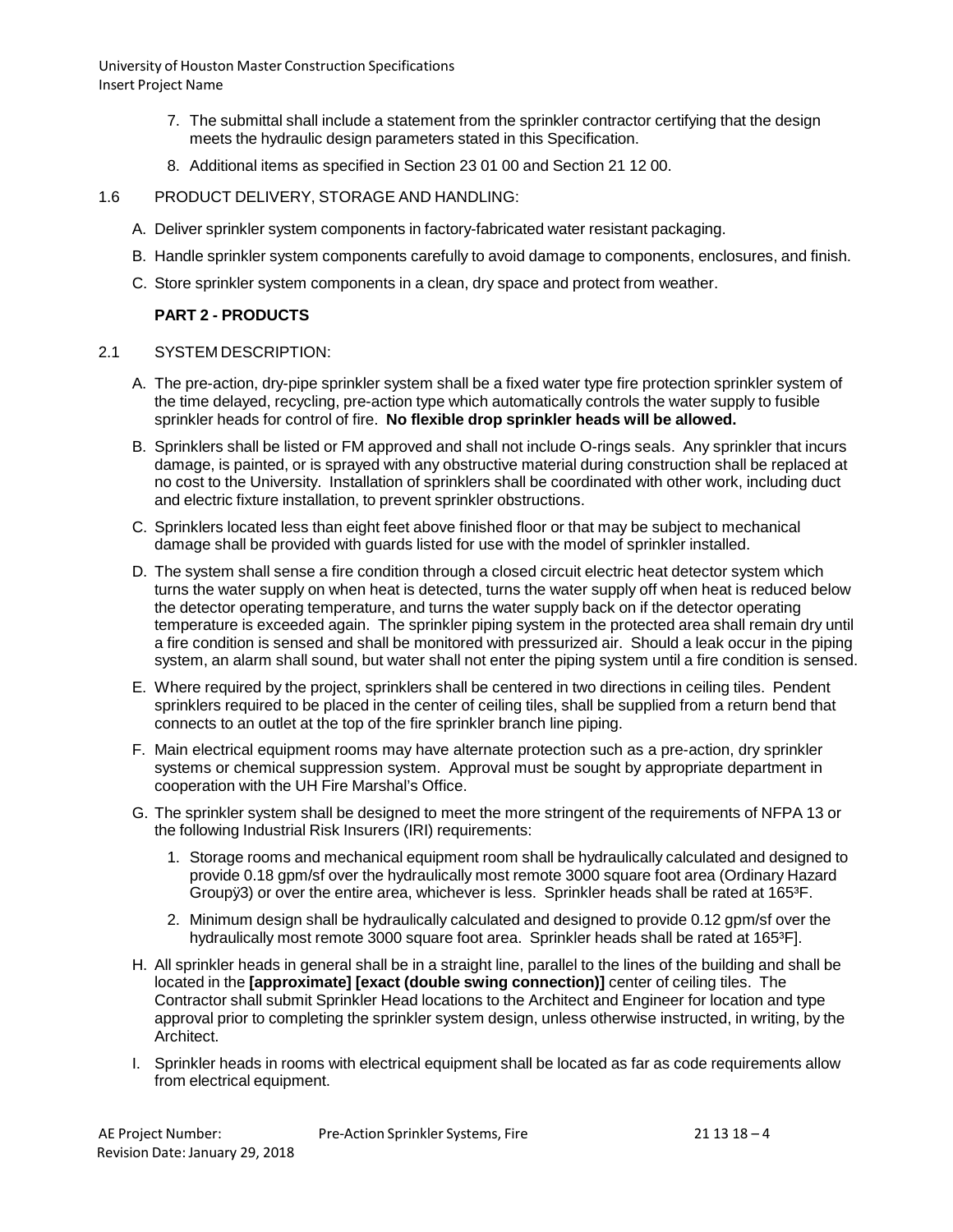#### 2.2 SYSTEM COMPONENTS:

- A. System Components: Components for each zone shall include, but not be limited to:
	- 1. Pre-action control panel.
	- 2. Battery charger.
	- 3. Batteries.
	- 4. Valve trim box.
	- 5. Supervised system shutoff valve.
	- 6. Flow control valve and trim.
	- 7. Check valve.
	- 8. Fire detectors.
	- 9. Detector cables.
	- 10.Main drain valves.
	- 11.Intermediate drain valve.
	- 12.Priming valve.
	- 13.Position indicator.
	- 14.Strainer.
	- 15.Electric alarm bell.
	- 16.Air maintenance device.
	- 17.Pressure switch.
	- 18.Alarm test valve.
	- 19.Alarm shutoff valve.
	- 20.Waterflow pressure switches.
	- 21.Valve supervisory switches.
	- 22.Piping.
	- 23.Sprinkler heads.

# 2.3 SYSTEM OPERATION:

- A. Automatic Operation:
	- 1. When a fire occurs, a detector is heated to its trip point. The normally closed detector circuit then opens. The relays in the control panel open, shutting off power to the solenoid valves in the trim box and sounding the electric fire alarm bell. When the solenoid valves open, the pressurized water in the top chamber of the flow control is released and the clapper opens. The system then fills almost completely with pressurized water. When the sprinkler head reaches the operating temperature, it opens and sprays water on the fire. When the temperature in the fire area drops below the trip point of all detectors, the detector circuit is closed. A relay is closed in the panel which energizes the timer. Water will continue to discharge from the open sprinklers from one to 5 minutes, depending on the timer setting. When the timer cycle is complete, a relay in the control panel closes and energizes the solenoid valves in the trim box. The flow of water stops from above the clapper of the flow control valve thereby causing a pressure to build up which closes the valve clapper and stops the flow of water to the opened sprinklers. The electric fire alarm will continue to sound until the reset button is pushed.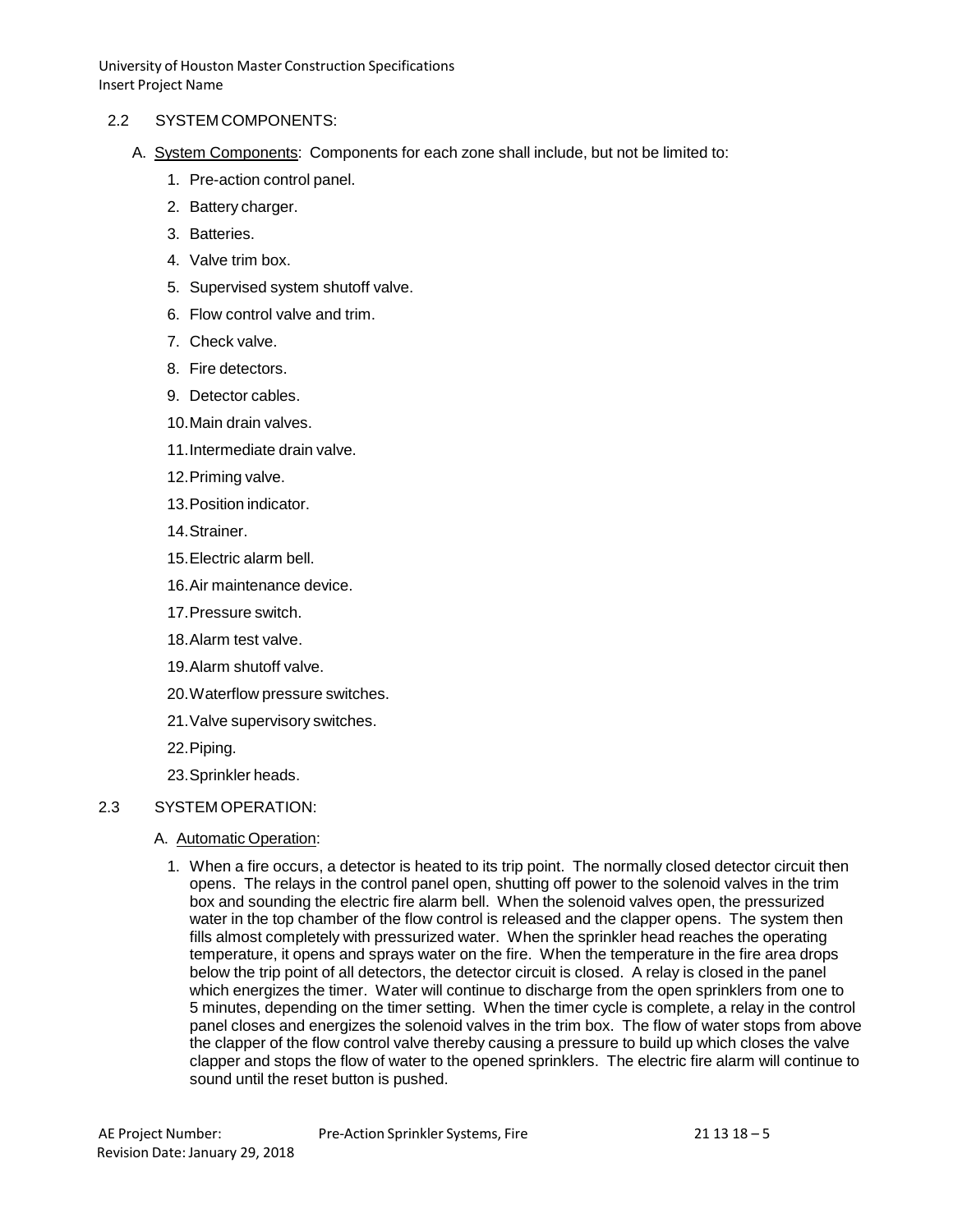- 2. Should the temperature build to the trip point of any detector during any phase of the cycle, the system will continue to flow or immediately start the flow of water to the fire.
- B. Operation as a Dry System: Loss of air pressure operation shall be key-switch activated at the control panel. When a fire occurs and the temperature reaches the operating point of a sprinkler, the system's pressurized air escapes through the open sprinkler. When the pressure has dropped to approximately 12 psi (80 kPa), a pressure switch in the trim box opens a relay in the control panel causing the low air pressure alarm to sound. When the air pressure drops to approximately 7 psi (50 kPa), another pressure switch in the trim box opens causing a second relay to open in the control panel de energizing the solenoid valves in the trim box and sounding the electric fire alarm. When the solenoid valves open the pressurized water in the top chamber of the flow control valve is released and the clapper opens. The system then fills with pressurized water which sprays from the sprinkler and sounds the water motor alarm, if provided. The waterflow is stopped by closing the main control valve. The system will not recycle when used as a standard dry-pipe system.

### 2.4 PRE-ACTION CONTROL PANEL:

- A. The control panel shall incorporate all necessary relays, timers, switches, alarms, and trouble lights necessary for system operation. The panel shall be factory-prewired.
- B. The control panel shall be flush-mounted in the location shown on the Drawings.
- C. All valves which control the flow of water from the standpipe to the pre-action system shall be supervised via tamper switches monitored by the control panel.
- D. A battery charger and sealed battery suitable for operation of the system for 90 hours shall be provided. The battery and charger cabinets shall be installed in the floor air handling unit room.
- E. The control panel is connected to the normally closed fire detector circuit, valve trim box, power supply and electrical alarms.
	- 1. When a fire detector operates, the following sequence occurs:
		- a. Power is shut off to the solenoid valves in the valve trim box and the electric alarm operates.
		- b. The solenoid valves open and vent the upper chamber of the flow control valve allowing it to open and supply water to the sprinkler system piping.
	- 2. When all fire detectors reset:
		- a. The timer is energized allowing water flow to continue for a predetermined time period from one minute to 5 minutes.
		- b. At the end of that time the solenoid valves in the valve trim box are energized and shut of the flow of water from the top chamber off the flow control valve which in turn closes the flow control valve and stops the flow of water to the sprinkler system piping.
- F. A key-operated control, located on the side of the control panel, allows the system to be operated as a cycling pre-action system with the electrical detection circuit in service or as a dry system without the electrical detection circuit in service. (NO RECYCLING OF THE SYSTEM WILL OCCUR WHEN IT IS OPERATING AS A DRY SYSTEM). The control panel shall incorporate a system tripped light and a low air pressure light. System operation or low air pressure shall activate the audible trouble alarm and optional other alarms. These can be silenced by on/off switches. The key-operated thermal test button acts to open the detector circuit momentarily to cycle the system. The reset button resets timer and alarm circuits after system operation. The system may be operated as a wet-pipe sprinkler system if the detector circuit and/or pressurized air are unavailable for service; however, all alarms except the low air pressure alarm will operate constantly unless shut off and cycling features are negated.
- G. A normally open, dry contact rated at 120 volts, 10 amperes shall be provided in the preaction control panel and shall close upon system charging to shunt trip circuit breakers serving elevator [computer] equipment.
- 2.5 PRE-ACTION VALVE TRIM BOX: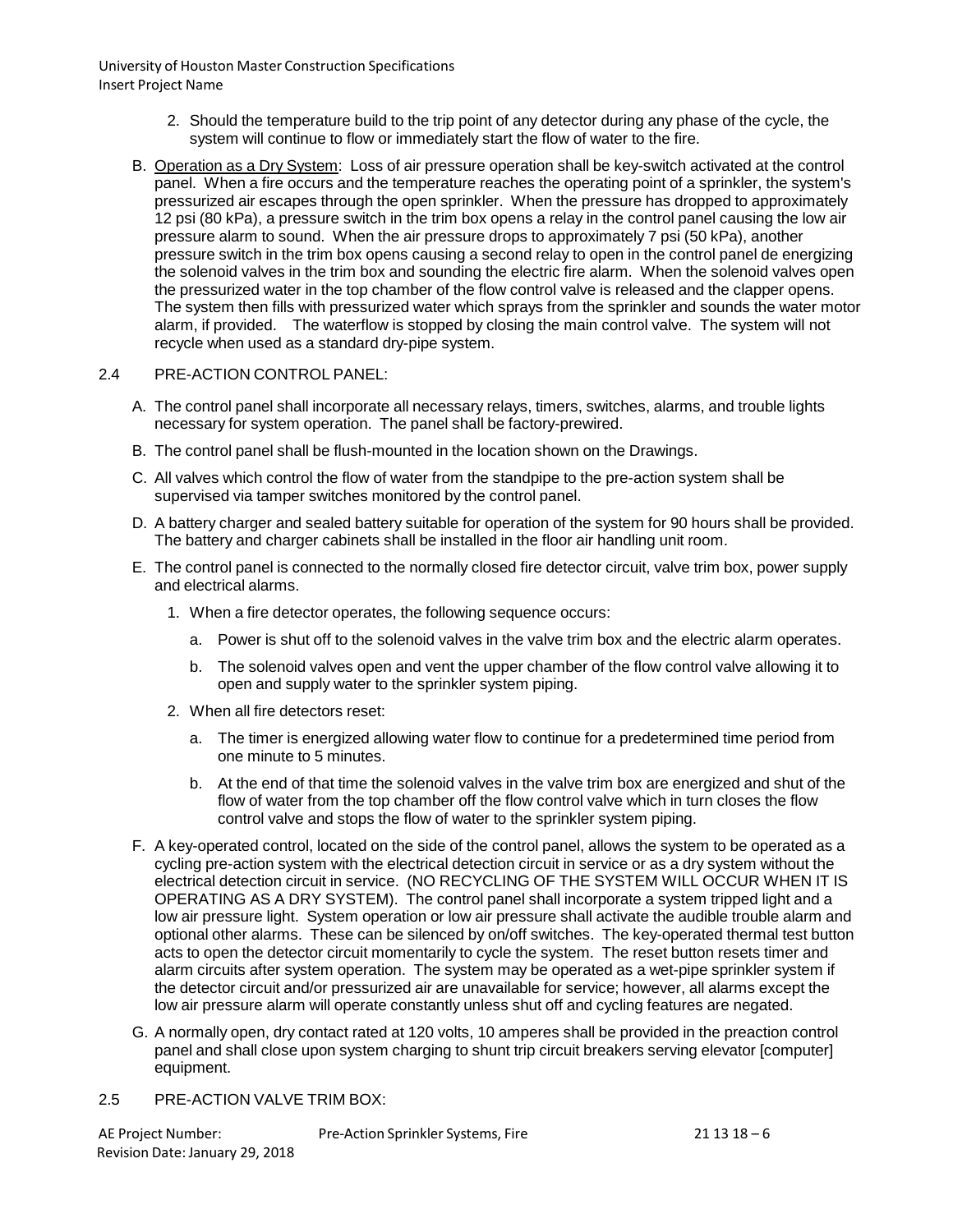- A. The valve trim box shall incorporate all solenoid valves, pressure switches, terminal blocks and accessories necessary for operation of the System. The valve trim box shall be factory pre-wired and pre-piped.
- B. The components of the valve trim box are operated through relays in the control panel (see Control Panel Data Page). The solenoid valves (referred to on the wiring diagram as V1 and V2) control the flow of water from the top chamber of the flow control valve. When the normally closed solenoid valves are opened, pressurized water trapped in the top chamber of the control valve escapes, allowing the control valve clapper to rise and pressurized water to fill the sprinkler system piping. When the solenoid valves are electrically closed, the flow of water from the top chamber of the control valve is stopped. Water pressure builds in the top chamber which forces the clapper to shut off the flow of water to the sprinkler system. The pressure switch, PS#2, controls the low air pressure alarm bell. If the sprinkler system air pressure drops below 12 psi (83 kPa), an alarm will sound. The pressure switch, PS#1, controls waterflow to the sprinkler system when the selection switch is turned to the OFF position and the system is being operated on loss of air pressure. If the pressurized air in the piping system drops below 7 psi (48 kPa), the solenoid valves will be de-energized and pressurized water will flow to the sprinkler system.

### 2.6 HEAT DETECTORS:

- A. Detectors shall be heat sensitive, electrical detectors which operate at a fixed temperature of 140°F. Detectors shall be rate compensating and feature automatic recycling. Detectors shall be connected in series from and to the control panel. When a detector is heated to the temperature set point, a mechanical switch shall open and break the series circuit interrupting the flow of current..
- B. Detectors shall be located on maximum **[20'x 20'] [Reduce smoke detector spacing for rooms or areas utilizing high air flow as required per NFPA 72]** centers and shall be coordinated with locations of light fixtures, grills, speakers, smoke detectors and other ceiling mounted devices.
- C. Detectors in finished ceiling areas shall be installed using through ceiling mounting.

#### 2.7 DETECTOR CABLE:

- A. Detector cable shall consist of two number 16 conductors surrounded by a high temperature insulation encased in an aluminum sheath.
- 2.8 FLOW CONTROL VALVE AND TRIM:
	- A. A flow control valve, check valve and complete trim for pre-action, dry-pipe, operation shall be provided.
- 2.9 AIR MAINTENANCE DEVICE:
	- A. An air maintenance device shall be provided to supply each pre-action zone. The air maintenance device shall operate on 120 volt, 20 ampere, single phase power. A connection for a high capacity portable air compressor shall be provided for system charging.
- 2.10 PIPE AND FITTINGS:
	- A. Refer to Section 21 12 00 for pipe and fitting requirements.
- 2.11 PIPING FABRICATION DRAWINGS:
	- A. Piping fabrication/shop drawings shall be submitted for all fire protection and sprinkler piping. Refer to Section 15500 for additional requirements.
- 2.12 PIPE HANGERS AND SUPPORTS:
	- A. Refer to Section 21 12 00 for pipe hanger and support requirements.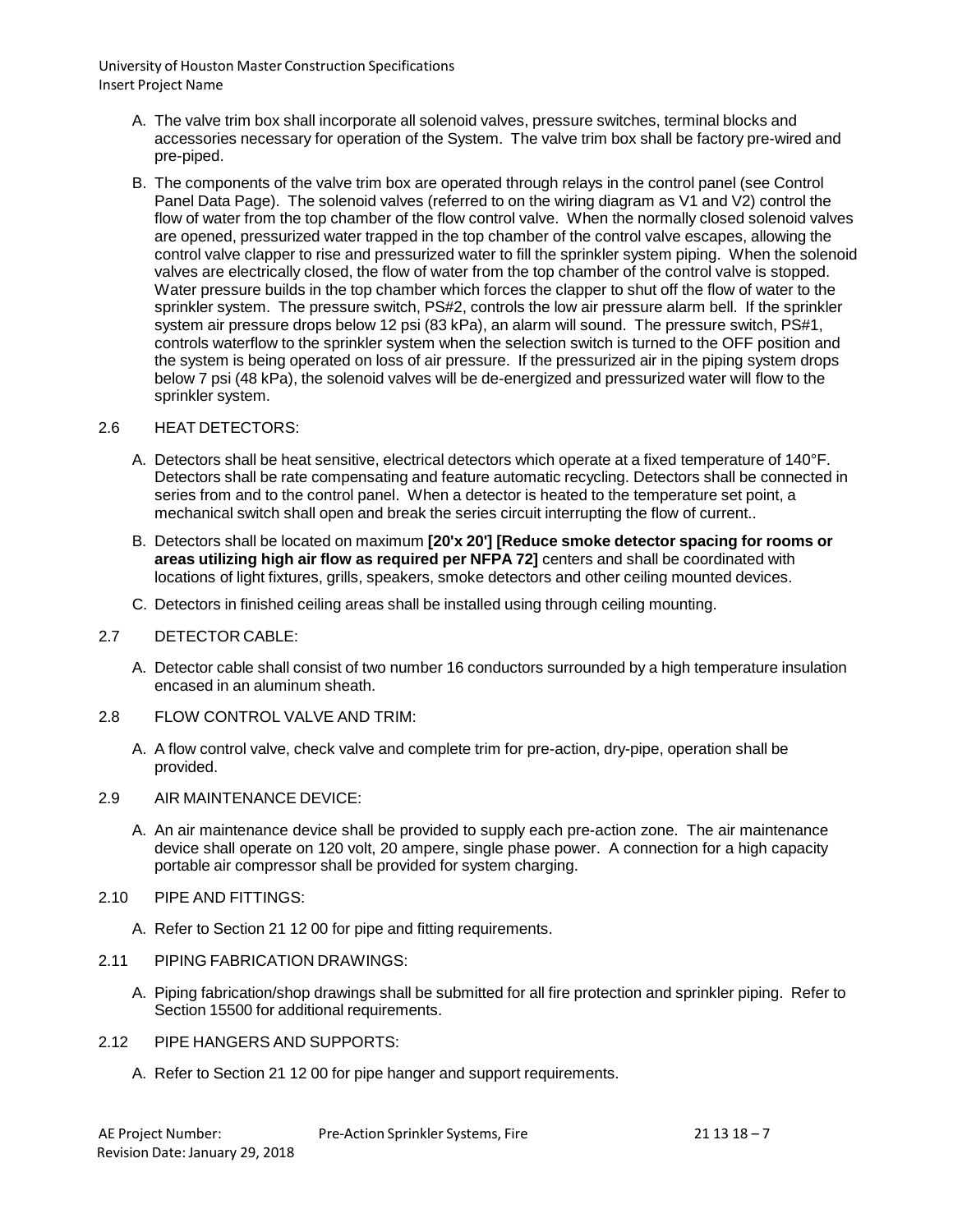# 2.13 SLEEVES AND ESCUTCHEONS:

A. Refer to Section 21 12 00 for pipe sleeve and escutcheon requirements.

### 2.14 VALVES:

A. Refer to Section 21 12 00 for fire protection valve requirements.

### 2.15 SPRINKLER HEADS SPECIALTIES:

- A. Unless otherwise specified, sprinkler heads shall have 165<sup>3</sup>F ordinary degree rating. Heads located within the air streams of heat emitting equipment shall be selected and located at the top of elevator shafts for proper temperature rating. Corrosion-resistant sprinkler heads shall be installed where they are exposed to weather, moisture, or corrosive vapors. Heads installed where they might receive mechanical injury or are less than 7' above the floor level shall be protected with approved guards in accordance with NFPA13. Sprinkler guards must be provided for sprinklers in electrical closets. Sprinklers in areas with suspended ceilings shall be pendant type, with pipe and fittings located above the suspended ceiling. **No flexible drop sprinkler heads will be allowed.**
- B. Sprinkler heads in finished areas shall be Reliable Model **[G-1 "concealer"] [G-semi-recessed chrome-plated head]** with a **[white] [polished chrome-plated] [cover] [escutcheon]** plate or an approved equal. Sprinkler head shall be UL-listed and FM-approved with the provided **[cover] [escutcheon]** plate.
- C. Sprinkler heads in the unfinished areas shall be Reliable Model G or approved equal brass, upright pendant, or pendant heads as required.
- D. Sprinkler heads for all dry pipe sprinkler systems, in walk-in freezers and in all other areas where sprinkler heads are subject to freezing provide Reliable Model A, chrome plated dry pendant sprinkler heads with pendant length as required.
- E. Provide a metal cabinet containing a stock of spare sprinkler heads of all types and ratings installed. The cabinet shall be located where the temperature will not exceed 100<sup>3</sup>F; the location shall be approved by the Owner. The number of spare sprinklers shall conform to NFPA 13.

#### 2.16 PRESSURE SWITCHES:

A. An auxiliary pressure switch shall be provided to provide a loss of air flow alarm to the sprinkler control panel.

# 2.17 VALVE SUPERVISORY SWITCHES:

- A. All valves that affect the flow of fire protection water to the pre-action system shall be supervised. Switches shall be Potter Electric Signal Co. Model OSYS-U or and approved equal.
- B. Supervisory switches shall be furnished and installed by this Contractor and wired by Division 28. Coordinate wiring of all switches with Division 28.

#### 2.18 WATER FLOW PRESSURE SWITCHES:

- A. Water flow pressure switches, with adjustable retard feature shall be provided in the supply pipe to each zone for remote alarm. Switch shall be double-pole single-throw type and shall be rated at least 7 amperes at 125/250 volts.
- B. Water flow pressure switches shall be furnished and installed by this Contractor and wired by Division 28. Coordinate wiring of all new and relocated flow switches with Division 28.

### 2.19 BUILDING FIRE ALARM SYSTEM INTERFACE:

A. Each pre-action control panel shall provide a trouble signal output to the Building Fire Alarm System (wiring by Division 28) whenever a trouble condition exists in the pre-action system.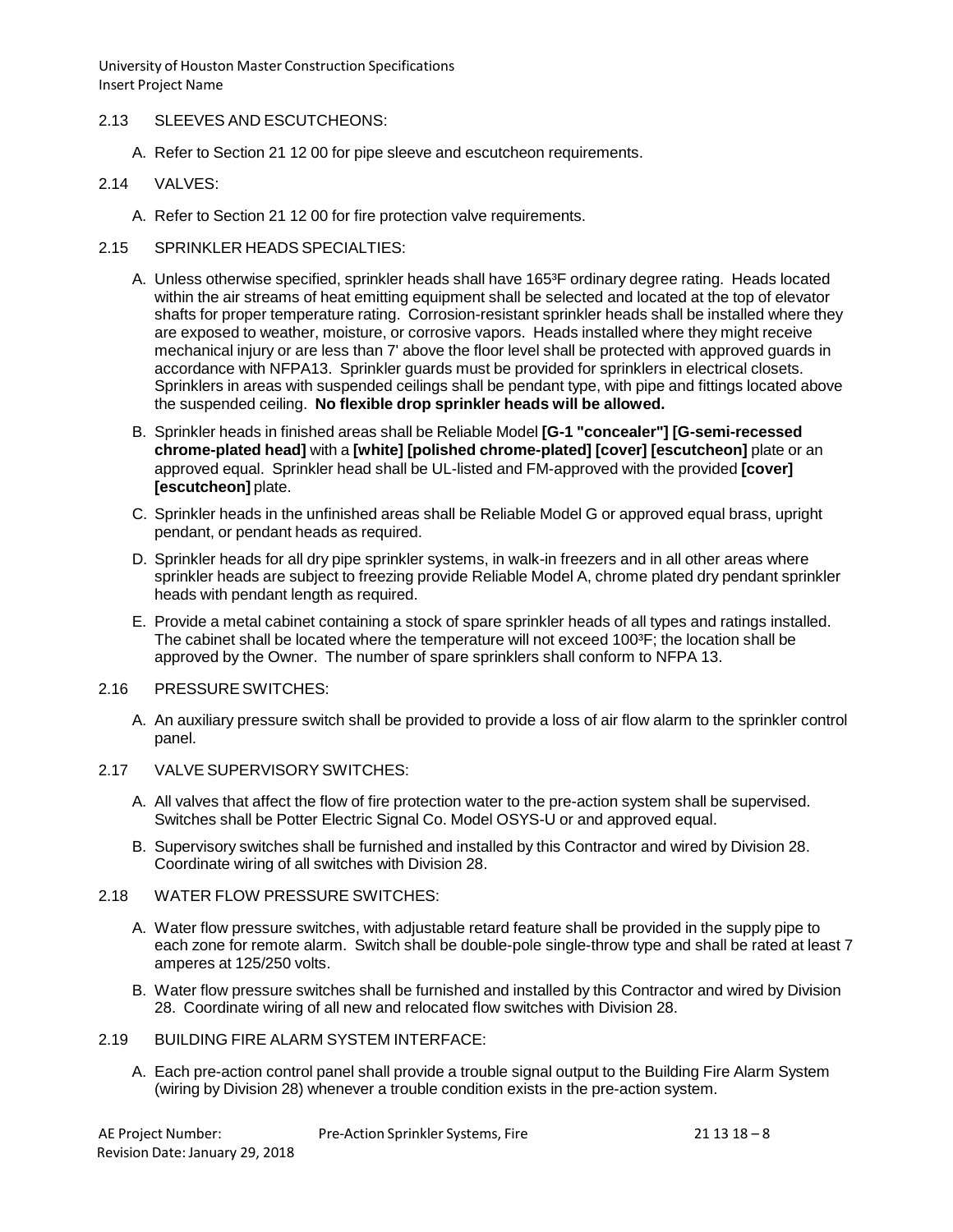- B. Each pre-action control panel shall provide a trouble signal output to the Building Fire Alarm System (wiring by Division 28) whenever a loss of air condition exists in the pre-action system.
- C. The pre-action control panel shall provide an alarm signal output to the Building Fire Alarm System (wiring by Division 28) whenever there is waterflow in the pre-action system.
- D. Each valve which controls the flow of sprinkler system water shall be monitored by the Building Fire Alarm System (wiring by Division 28).

# **PART 3 - EXECUTION**

# 3.1 INSTALLATION:

- A. General: Refer to Section 21 12 00 for installation of fire protection system piping and other general requirements.
- B. Where the project requires releasing of a pre-action system, the room or area in which the suppression system is located shall utilize two separate smoke detectors or activation of a manual release station to activate the suppression system.
- C. Pre-action System: Install and test the pre-action system in accordance with the system manufacturer's written installation instructions. All pre-action system wiring shall be concealed except where installed in mechanical rooms. All wiring which is not installed using aluminum-sheathed cable shall be installed in an approved raceway.
- D. Inspector's Test Valves: Test valves shall be provided in accordance with NFPA13, supplied from the highest and most remote part of the system in relation to the riser assembly, and shall discharge to the outside of the building or to a building drain. Test valves shall be conveniently accessible within 7'of floor. Inspector's test connections must be provided for all zones, so that the waterflow switch for the zone can be tested.
- E. Protection During Construction: Provide necessary fire protection during construction in accordance with NFPA and local codes. The existing sprinkler system shall be maintained in service to the maximum extent possible.
- 3.2 CLEANING:
	- A. All fire protection piping shall thoroughly flushed out to remove any slag or debris prior to being tested or put into service.
- 3.3 SYSTEM PRESSURE REDUCTION:
	- A. Where fire system pressures exceed 140 psi, provide pressure reducing valves to regulate the pressure at that point to no less than 100 psi.

# 3.4 TESTS AND INSPECTIONS:

- A. Inspections, examinations and tests required by the authorities or agencies specified shall be arranged and paid for by the fire protection subcontractor, as necessary, to obtain complete and final acceptance of the system as installed. The certificates of inspection shall be in quadruplicate, and shall be delivered to the Engineer for review and distribution.
- B. Sprinkler systems shall be hydrostatically-tested by the Contractor upon completion of the installation as required by NFPA 13 **[in the presence of the UH Fire Marshal]**. When hydrostatic and alarm tests have been completed and all necessary corrections made, a material and test certification shall be provided in accordance with NFPA 13. Final inspection shall include full flow testing through the inspector's test connection. Actuation of the flow switch shall occur within one minute of opening of the inspector's test valve. The final tests may be witnessed by the Engineer or Owner's Representative.
- C. Sprinkler system zone control assemblies shall be tested to demonstrate proper operation of the flow switch and valve supervisory switch.